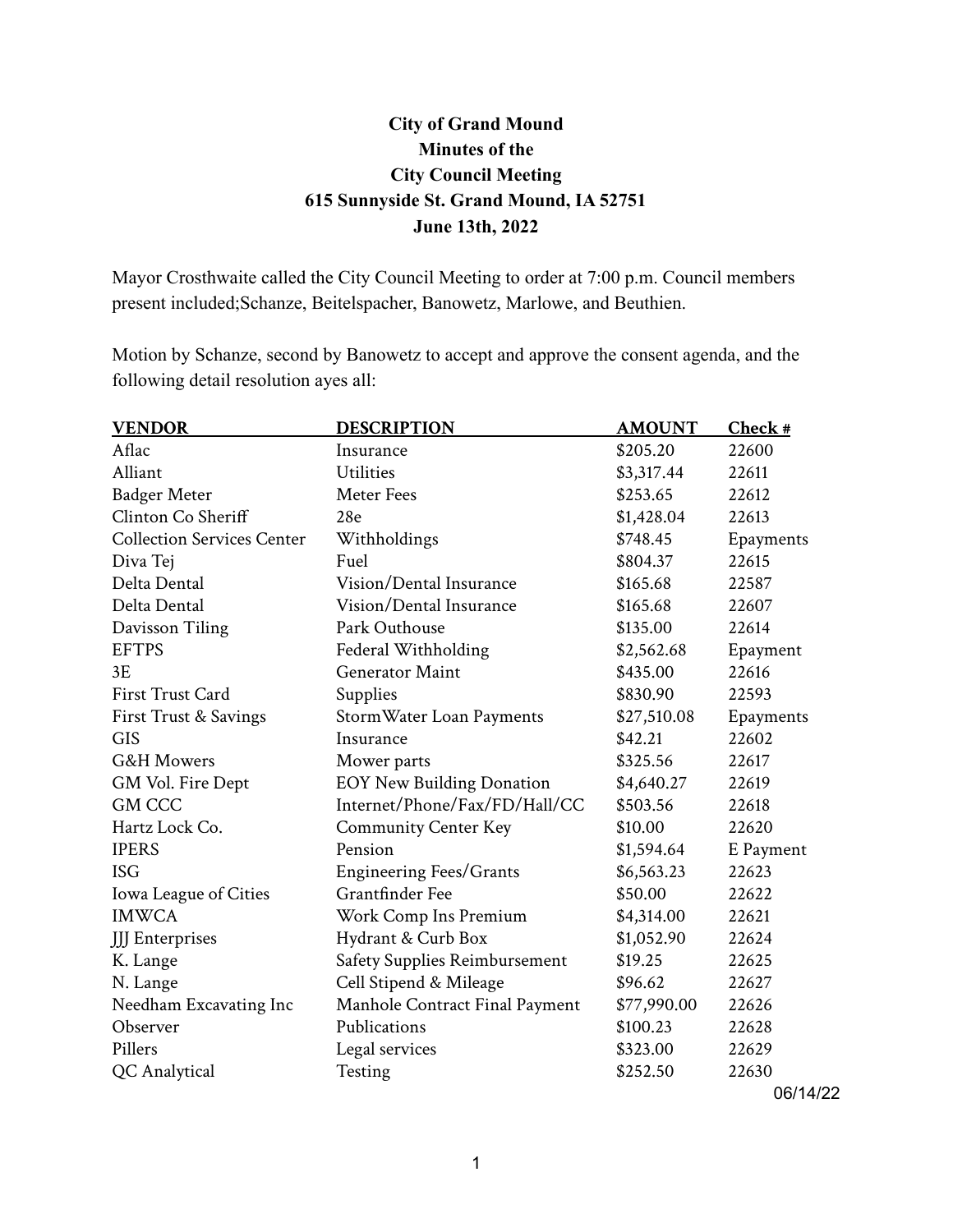| SteriCycle               | <b>Final Payment</b>  |                | \$121.34    | 22632    |
|--------------------------|-----------------------|----------------|-------------|----------|
| Schulte USA INC          | Mower for JD Tractor  |                | \$18,861.95 | 22631    |
| SRF IA Finance Authority | MD0436R Bond Payment  |                | \$28,260.00 | Epayment |
| SRF IA Finance Authority | C0470R Bond Payment   |                | \$21,360.00 | Epayment |
| SRF IA Finance Authority | C0058R Bond Payment   |                | \$5,665.00  | Epayment |
| Utility Equip Co         | Hydrant               |                | \$3,506.61  | 22633    |
| <b>Wendling Quarries</b> | Water/Rock            |                | \$30.21     | 22634    |
| <b>WGML</b>              | 28e/Recycling Charges |                | \$2,300.00  | 22635    |
| Wellmark                 | Health Insurance      |                | \$1,208.63  | Epayment |
| Wages/Stipend            | May                   |                | \$11,971.79 |          |
|                          |                       |                |             |          |
| <b>Account</b>           | <b>Revenue</b>        | <u>Expense</u> |             |          |
| General                  | \$16,442.72           | \$15,560.32    |             |          |
| Road Use                 | \$3,531.87            | \$746.85       |             |          |
| <b>Employee Benefits</b> | \$756.87              | \$2,578.91     |             |          |
| Emergency                | \$163.36              | \$0.00         |             |          |
| Housing Rehab            | \$0.00                | \$0.00         |             |          |
| Debt Service             | \$0.00                | \$0.00         |             |          |
| Capital Improvement      | \$0.00                | \$0.00         |             |          |
| 08 Citizen Project       | \$0.00                | \$0.00         |             |          |
| Water                    | \$8,083.66            | \$4,721.80     |             |          |
| Sewer                    | \$6,344.38            | \$770.11       |             |          |
| Landfill/Garbage         | \$5,561.96            | \$4,823.04     |             |          |
| Storm Water              | \$1,285.30            | \$48.40        |             |          |
| Hwy 30 ST SW             | \$0.00                | \$0.00         |             |          |
| Clinton ST SW            | \$0.00                | \$0.00         |             |          |
| Sunnyside/Clinton STSW   | \$0.00                | \$0.00         |             |          |
| Total                    | \$42,170.12           | \$29,249.43    |             |          |

Citizen Inquiries: Citizens attended to state their concerns regarding the sidewalk repair program. A citizen requested the compost to be cleaned up/maintained and trash removed.

The Clinton County Sheriff's report was read.

City Attorney's Report: None.

Motion by Banowetz, second by Schanze to table the sidewalk repairs to 07/11/22. Ayes; All. Precision concrete will be invited to attend the July meeting to answer questions from citizens and Council.

Motion by Beitelspacher, second by Marlowe to authorize the City Clerk to draft a letter to properties marked by Precision Concrete which require sidewalk replacement (not repair). The letter will provide a deadline of August 1st, 2022 to obtain a sidewalk permit for citizens to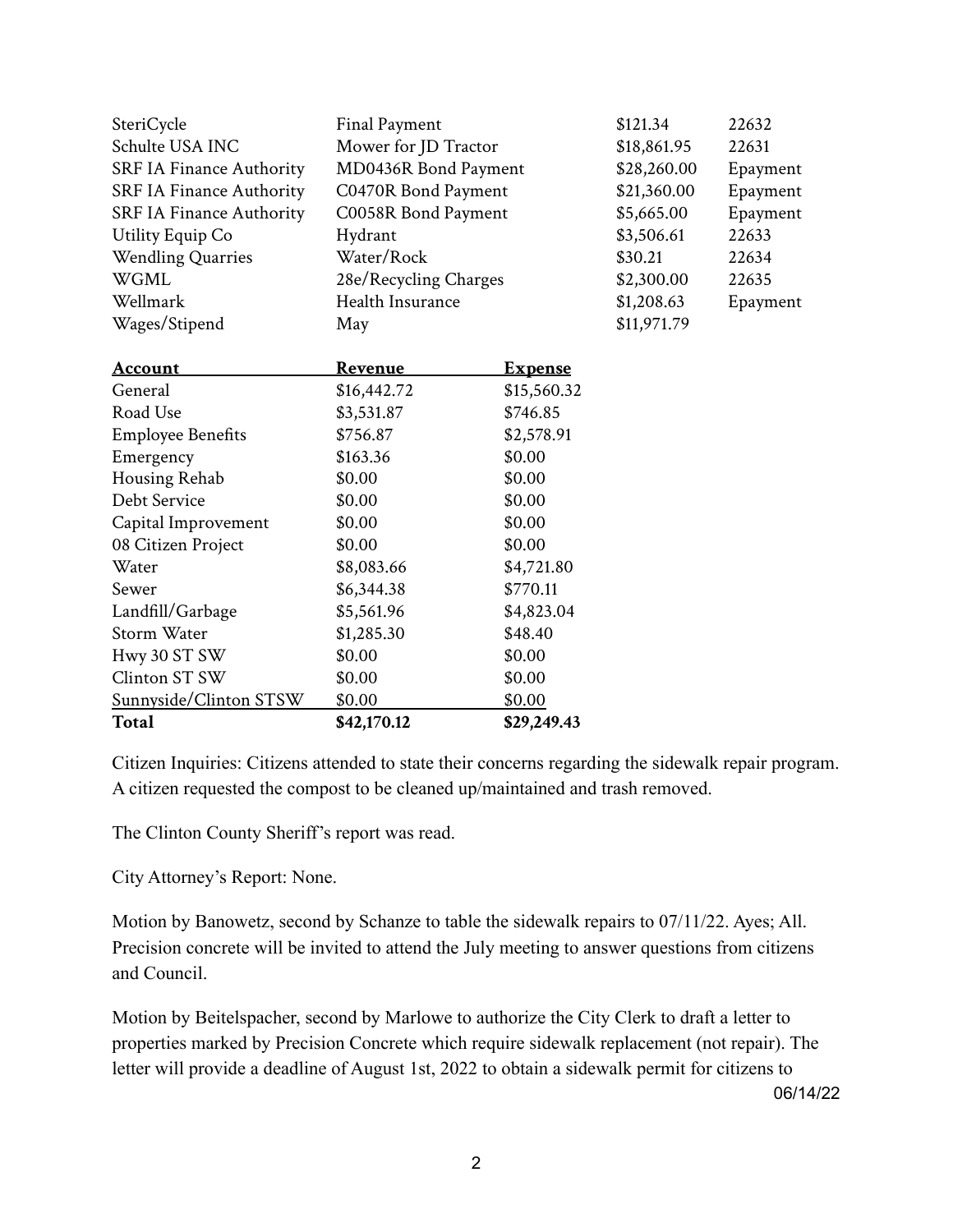replace their own panels, with work being required to be completed by September 1st, 2022. JJJ Enterprises will complete replacements of the remaining panels after September 15th, 2022. City Council to review the letter prior to it being sent. Ayes; All.

614 Fulton Street Storm Water was discussed. The PW Dept will obtain estimates for additional drainage and present it at the July meeting.

Motion by Schanze, Second by Beuthien to award the 700 Block of Fulton Street Paving Project sidewalk to sidewalk to Taylor Ridge Paving. The project is to be completed in FY23. Taylor Ridge Paving to communicate with ISG to set the grade points.The project will be financed with a 50/50 split between the Road Use Savings Fund and the General Savings Fund with no assessment to adjacent properties for the boulevard paving. Ayes; All.

Motion by Beitelspacher, second by Schanze to table the 600 block Fulton Street Alley (N&S) paving estimate to July. Ayes; All.

Motion by Beitelspacher, second by Marlowe to table the Community Center parking paving to July. Ayes; All.

Motion by Beuthien, second by Schanze to approve adding WiFi at the Depot up to 50 mbps service per month. Ayes; All.

Motion by Beuthien, second by Beitelspacher to approve HomeTown Pride's request to place benches at 4 locations (the Post Office, Community Center, the Mural, and the Depot). Ayes; All.

Park Donation plaque options will continue to be researched. The 16 plaques for the trail lights have been ordered.

500 block washington street west side ditch drainage rock discussion: The PW Dept will obtain estimates to have the ditch dug and seeded.

Motion by Beitelspacher, second by Banowetz to authorize Mayor Crosthwaite to sign the ISG East STreet Rehab Project Contract. Ayes; All.

Dump truck discussion: Banowetz, Beuthien, and N. Lange will look at the truck together to submit an offer. Add to the July Agenda.

Motion by Marlowe, second by Schanze to approve the Clinton County Fireworks Association 4th of July Fireworks Display Permit. Ayes; All. The 4th of July Celebration will be held on Monday, July 4th, 2022 at the Grand Mound Ball Park.